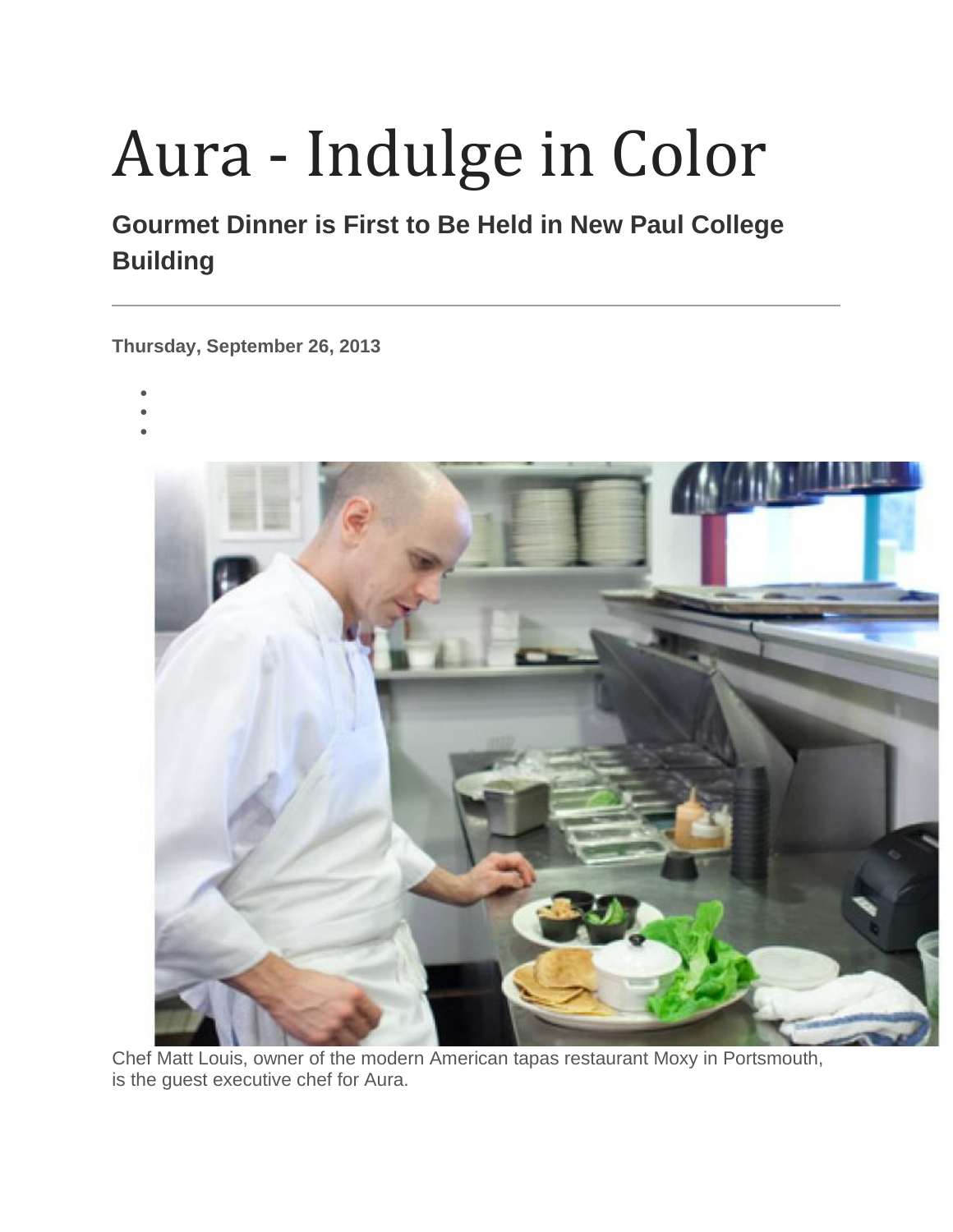The University of New Hampshire will host its "Aura - Indulge in Color" Gourmet Dinner this October, the first UNH gourmet dinner to be held in the new Peter T. Paul College of Business and Economics building.

Hosted by the Advanced Food and Beverage class in the Department of Hospitality Management, the six-course dinner will be held at 5 p.m. Friday Oct. 4, 2013, and Saturday, Oct. 5, 2013, at the Peter T. Paul College of Business and Economics on Garrison Avenue.

"Aura will be a fine dining experience that awakens the emotions through a combination of color and cuisine. The inspiration for our dinner comes from exquisite dishes that evoke a variety of moods through a spectrum of colors. Our vivid dishes will be of local, fresh fare that is of the highest quality. The ambiance and musical tones revealed on this evening will complement the guests' overall experience as they dine," said Hannah Lazarovich, marketing director for Aura.

Chef Matt Louis, owner of the modern American tapas restaurant Moxy in Portsmouth, is the guest executive chef for Aura. After earning a degree at the Culinary Institute of America, Louis was a chef at restaurants in New York, California, and New Hampshire, including Café Boulud, Torrisi Italian Specialties, The French Laundry and The Wentworth by the Sea Hotel.

"I am honored to have the opportunity to work with such a fine group of aspiring professionals for their gourmet dinner, Aura. Being surrounded by such a talented and motivated group only inspires me to continue my own learning and knowledge. I feel that I am going to learn as much from the group as they will learn from me and am excited to do so," Louis said.



Tickets for the dinner are \$60 per person and may be [purchased online.](https://www.events.unh.edu/RegistrationForm.pm?event_id=15596) The UNH Department of Hospitality Management combines business fundamentals with a curriculum geared toward the service industry. Along with typical class lectures, hands-on education is an integral part of

the academic experience in the department. The department also offers an EcoGastronomy program, which complements UNH's strengths in sustainable agriculture, hospitality management and nutrition which assists in fulfilling a unique academic program emphasizing the international and experiential knowledge that connects all three fields.

[Learn more about the Department of Hospitality Management >>](http://paulcollege.unh.edu/academics/undergraduate-programs/bs-hospitality-management)

[Learn more about the Peter T. Paul College of Business and Economics >>](http://paulcollege.unh.edu/)

## Originally published by:

UNH Today

• WRITTEN BY: [Staff writer](https://www.unh.edu/unhtoday/contributor/staff-writer) | Communications and Public Affairs